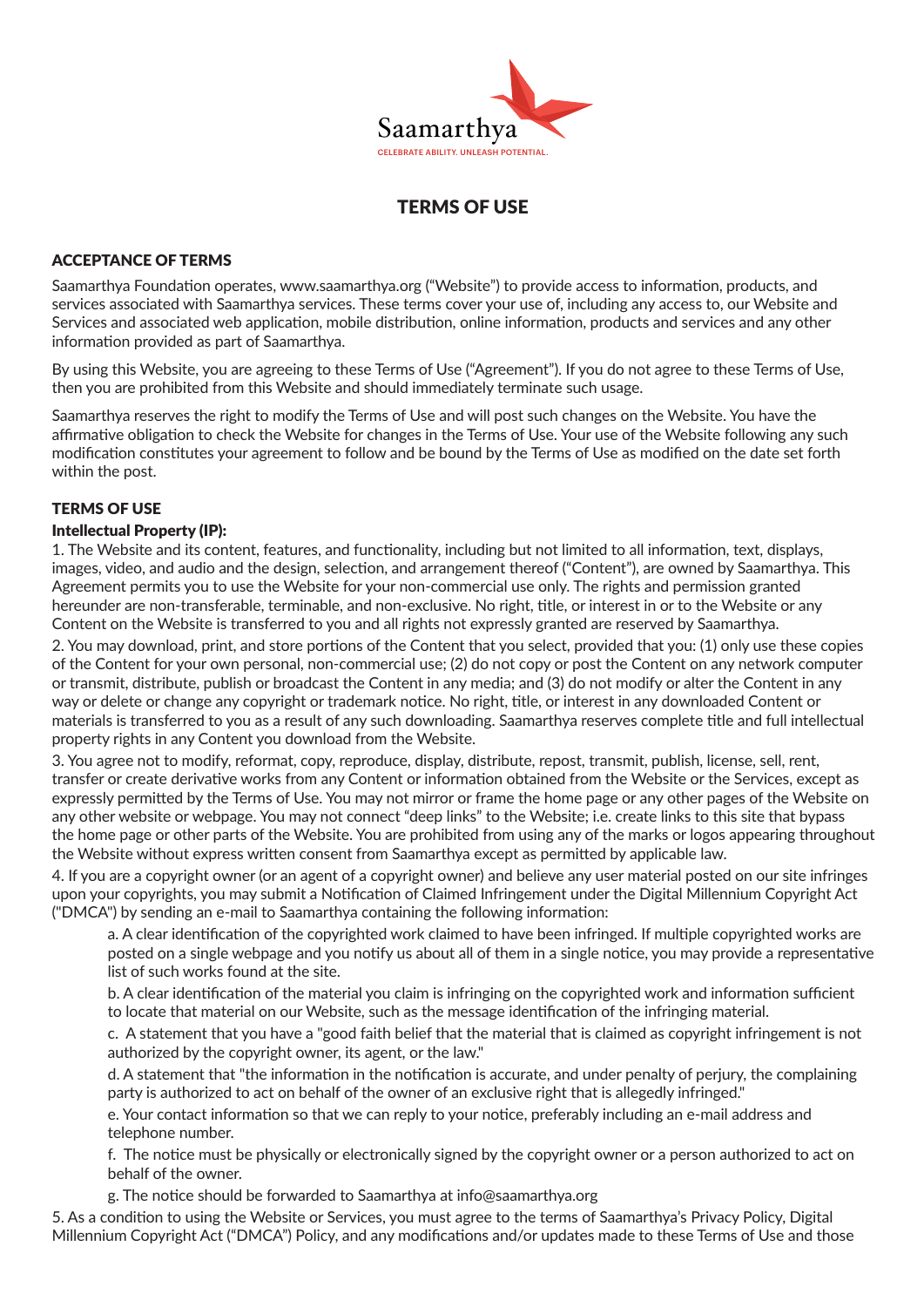policies. You acknowledge and agree that the technical processing and transmission of the Website may involve transmissions over various networks and may change to conform and adapt to the technical requirements of connecting networks or devices. You further acknowledge and agree that data collected and maintained by Saamarthya with regard to users and participants may be disclosed in accordance with the Saamarthya Privacy Policy. To view the Saamarthya Privacy Policy, please go to www.saamarthya.org

### Disclaimers:

1. Third-Party Links: Hypertext links to third-party websites or information do not constitute or imply an endorsement, sponsorship, or recommendation by Saamarthya of the third party, the third-party website, or the information contained therein unless expressly stated on the Website. You acknowledge and agree that Saamarthya is not responsible for the availability of any such websites and that Saamarthya does not endorse or warrant, and is not responsible or liable for, any such website or the content thereon.

2. Downloading Files: Saamarthya cannot and does not guarantee or warrant that files available for downloading through the Website will be free of infection by software viruses or other harmful computer code, files, or programs. The entire risk as to the quality and performance of the Website and the Services and the accuracy of the Content is solely and exclusively with you.

3. International Use: Saamarthya makes no representation that the Services or Content is applicable or appropriate for use in locations outside the United States. You agree to comply with all applicable laws and local rules regarding the transmission of technical data, acceptable contents, and online conduct.

#### Warranties and Limitations of Liability:

1. You agree to assume total responsibility and risk for your use of the Website, the Services, and the Content and for evaluating the accuracy, completeness, and usefulness of all Content provided by the Website or the Services. Saamarthya makes no express or implied warranties, representations, or endorsements whatsoever with respect to the Website, the Services, or the Content. Saamarthya expressly disclaims all warranties of any kind, express, implied, statutory, or otherwise including, but not limited to, implied warranties of merchantability, fitness for a particular purpose, title, and non-infringement with regard to the Website, the Services, and the Content. Saamarthya does not warrant that the functions performed by the Website or the Services will be uninterrupted, timely, secure, or error-free or that defects in the Website or the Services will be corrected. Saamarthya does not warrant the accuracy or completeness of the Content or that any errors in the Content will be corrected. The Website, the Services, and the Content are provided on an "as is" and "as available" basis. Saamarthya will not be liable for any loss or damage or damages arising either directly or indirectly from any use or inability to use the Website, the Services, or the Content. Your use of this Website is at your own risk and you assume full responsibility and risk of loss resulting from your usage, including, without limitation, loss of service or data. Saamarthya will not be liable for any direct, indirect, special incidental, consequential, or punitive damages or any other damages whatsoever, whether in an action of contract, statute, tort (including without limitation, negligence) or otherwise relating to or arising out of the use of this Website, even if we know, or should have known, of the possibility of such damages.

## PRIVACY POLICY

To view the Saamarthya Privacy Policy, please go to www.saamarthya.org

## USER RESPONSIBILITIES

#### Appropriate Use:

1. You agree to use the Website as intended. You agree not to take any action that might compromise the security of the Website, render the Website inaccessible to others, or otherwise cause damage to the Website, the Services, or the Content. You agree not to add to, subtract from, or otherwise modify the Content. You agree not to use the Website in any manner that might interfere with the rights of third parties.

#### Supplied Information:

1. If you supply any information or material to Saamarthya or others via the Website, you guarantee to Saamarthya that you have the legal right to supply, post or store such information or material and that doing so will not violate any law or the rights of any person or entity. You also agree to abide by any additional rules regarding the posting of user content, such as the type of content allowed in various areas of the Website. By using the Website, you agree to defend, indemnify and hold harmless Saamarthya.

#### Termination:

1. Saamarthya reserves the right to terminate your use of the Website at any time for any reason. Saamarthya may discontinue the Website or any portion of the Website at any time with or without notice.

#### GENERAL PROVISIONS

#### Correction of Errors and Inaccuracies:

1. The Content may contain typographical errors or other errors or inaccuracies and may not be complete or current. Saamarthya, therefore, reserves the right to correct any errors, inaccuracies, or omissions and to change or update the Content at any time without prior notice. Saamarthya does not, however, guarantee that any errors, inaccuracies, or omissions will be corrected.